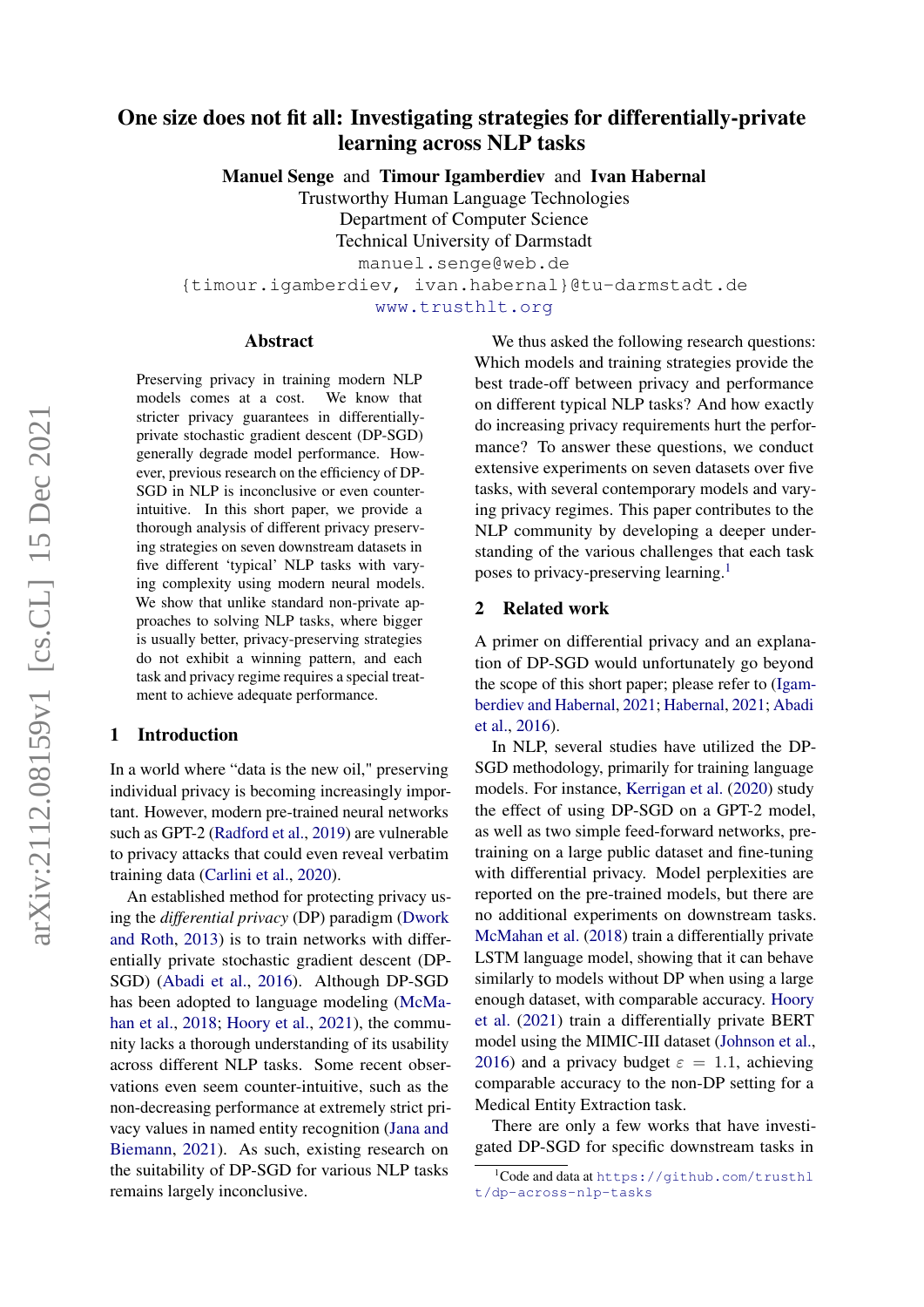NLP. [Jana and Biemann](#page-4-6) [\(2021\)](#page-4-6) looked into the behavior of differential privacy on the CoNLL 2003 English NER dataset. Their findings show that no significant drop is expected, even when using low epsilon values such as 1, and even as low as 0.022. This is a very unusual result and is assessed in our current work further below. [Bagdasaryan](#page-4-11) [et al.](#page-4-11) [\(2019\)](#page-4-11) apply DP-SGD, among other tasks, to sentiment analysis of Tweets, reporting a very small drop in accuracy with epsilons of 8.99 and 3.87. With studies up to now being limited to only a few tasks and datasets, using disparate privacy budgets and metrics, there is a need for a more general investigation of the DP-SGD framework in the NLP domain.

### 3 Experimental setup

# 3.1 Tasks and dataset

We conducted experiments on seven widely-used datasets covering five different 'typical' NLP tasks. These include sentiment analysis (SA) of movie reviews [\(Maas et al.,](#page-4-12) [2011\)](#page-4-12) and natural language inference (NLI) [\(Bowman et al.,](#page-4-13) [2015\)](#page-4-13) as text classification problems. For sequence tagging, we explored two tasks, in particular named entity recognition (NER) on CoNLL'03 [\(Tjong Kim Sang and](#page-5-0) [De Meulder,](#page-5-0) [2003\)](#page-5-0) and Wikiann [\(Pan et al.,](#page-4-14) [2017;](#page-4-14) [Rahimi et al.,](#page-5-1) [2019\)](#page-5-1) and part-of-speech tagging (POS) on GUM [\(Zeldes,](#page-5-2) [2017\)](#page-5-2) and EWT [\(Silveira](#page-5-3) [et al.,](#page-5-3) [2014\)](#page-5-3). The third category is question answering (QA) on SQuAD 2.0 [\(Rajpurkar et al.,](#page-5-4) [2018\)](#page-5-4). We chose two sequence tagging tasks, each involving two datasets, to shed light on the 'misteriously' good performance on CoNLL in [\(Jana](#page-4-6) [and Biemann,](#page-4-6) [2021\)](#page-4-6). Table [1](#page-1-0) summarizes the main properties of the datasets.

<span id="page-1-0"></span>

| Task       | <b>Dataset</b> | Size                  | <b>Classes</b> |
|------------|----------------|-----------------------|----------------|
| <b>SA</b>  | <b>IMDb</b>    | 50k documents         | 2              |
| NLI        | <b>SNLI</b>    | 570k pairs            | 3              |
| <b>NER</b> | CoNLL'03       | $\approx$ 300k tokens | 9              |
| <b>NER</b> | Wikiann        | $\approx$ 320k tokens | 7              |
| <b>POS</b> | <b>GUM</b>     | $\approx$ 150k tokens | 17             |
| <b>POS</b> | <b>EWT</b>     | $\approx$ 254k tokens | 17             |
| OА         | SQuAD 2.0      | 150k questions        |                |

# Table 1: Datasets and their specifics.  $\star$  SQuAD contains 100k answerable and 50k unanswerable questions, where answerable questions are represented as the answer span positions.

#### <span id="page-1-1"></span>3.2 Models and training strategies

We experimented with five different training (finetuning) strategies over two base models. As a simple baseline, we opted for (1) Bi-LSTM to achieve compatibility on NER with previous work [\(Jana](#page-4-6) [and Biemann,](#page-4-6) [2021\)](#page-4-6). Further, we employed BERTbase with different fine-tuning approaches. We added (2) LSTM on top of 'frozen' BERT as in [\(Fang et al.,](#page-4-15) [2020\)](#page-4-15) (Tr/No/LSTM), a (3) simple softmax layer on top of 'frozen' BERT (Tr/No), and the same configuration with (4) fine-tuning only the last two layers of BERT (Tr/Last2) and finally (5) fine-tuning complete BERT without the input embeddings layer (Tr/All).

In contrast to the non-private setup, the number of trainable parameters of these different models makes a big difference in DP-SGD, since the privacy-preserving noise added to the gradient grows with the gradient size and thus affects the performance.

#### 4 Analysis of results

We will analyze in detail only transformer-based models, as LSTM performed worse across all setups. Also, we discuss only  $\varepsilon$  of 1.0, 5.0, and  $\infty$ (non-private) as three representative privacy budgets. Random and majority baselines are reported only in the accompanying materials as they play a minor role in the drawn conclusions. All results are reported as macro- $F_1$  (average of  $F_1$  per class).

#### 4.1 Sentiment analysis

Sentiment analysis can be considered a less complex task, as the model only predicts two classes (positive, negative). Unsurprisingly, each nonprivate model achieves good results (Figure [1](#page-2-0) left). Moreover, each model – except for the fully finetuned BERT model  $Tr/AL1$  – shows only a small performance drop with DP.

What is wrong with finetuning full BERT with DP-SGD? While fully fine-tuned BERT is superior in non-private setup, DP-SGD behaves unexpectedly. Instead of making prediction more random with increasing DP noise, it simply predicts everything as negative with  $F_1 = 0.46$ , even though the training data is well-balanced; see the confusion matrix in Table [4](#page-5-5) in the Appendix. By contrast, fine-tuning only the last two layers  $(Tr/Last2)$ achieves  $F_1 > 0.7$ . This might be explained by the observation that semantics is spread across the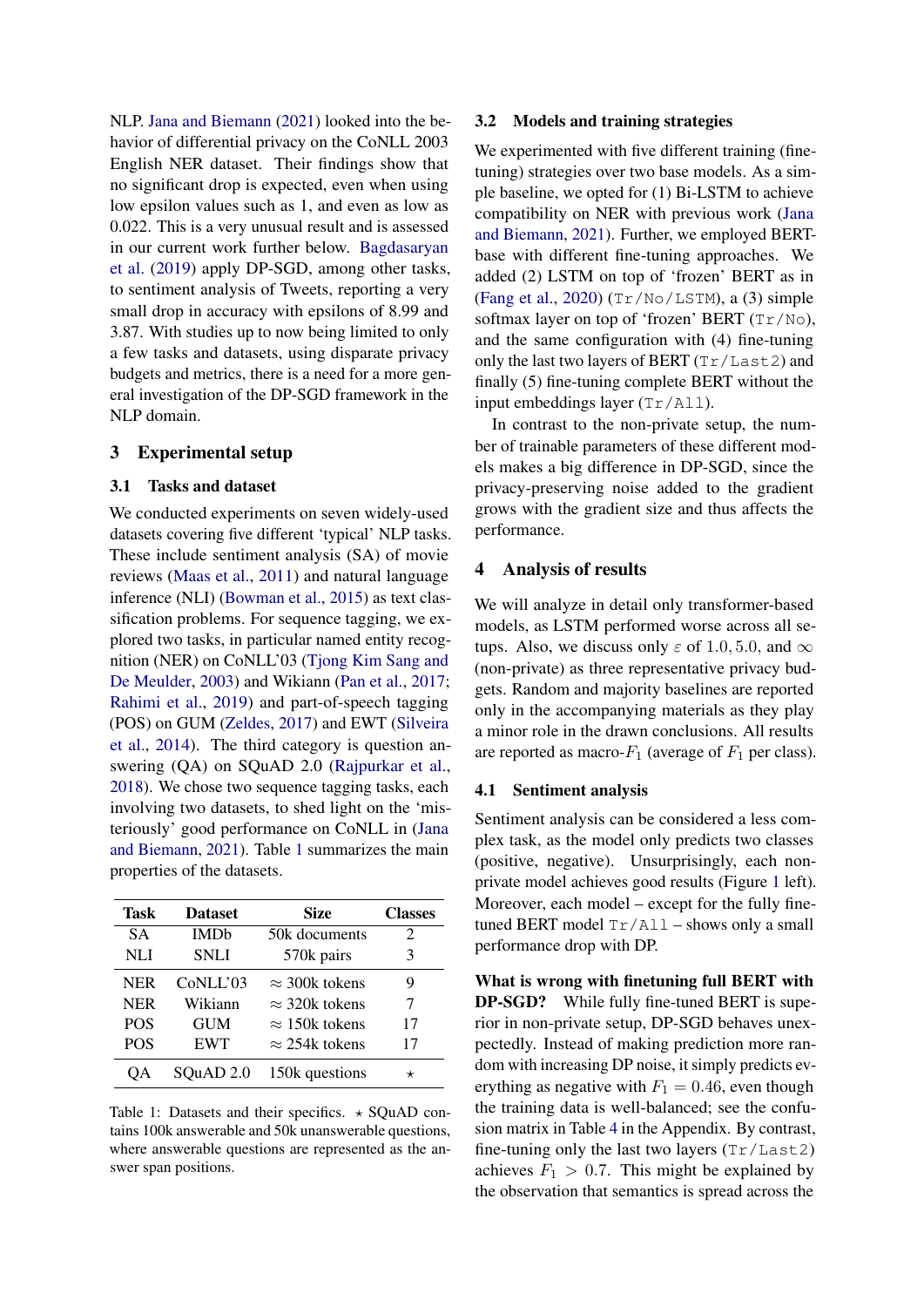<span id="page-2-0"></span>

Figure 1: Macro  $F_1$  scores for non-private  $(\varepsilon = \infty)$  and two private configurations  $(\varepsilon \in \{5, 1\})$  grouped by a particular model as explained in Section [3.2.](#page-1-1) A complementary task-specific plot is in Fig. [2](#page-6-0) in the Appendix.

entire BERT model while higher layers are task specific [\(Rogers et al.,](#page-5-6) [2020,](#page-5-6) Sec. 4.3) and that sentiment might be well predicted by local features [\(Madasu and Anvesh Rao,](#page-4-16) [2019\)](#page-4-16) which are destroyed by the noise.

#### 4.2 Natural Language Inference

As opposed to sentiment analysis, NLI results show a different pattern. In the non-private setup, two models including some sort of fine-tuning BERT, namely Tr/Last2 and Tr/All, outperform other models. This is not the case for DP training.

What happened to BERT with DP on the last layers? Fine-tuning only last two layers (Tr/Last2) results in the worst performance in private regimes, e.g., for  $\varepsilon = 1$  $\varepsilon = 1$  (Fig. 1 right). Our analysis of the confusion matrix shows that this model fails to predict neutral entailment, as shown in Table [2.](#page-2-1) We hypothesize that the DP noise destroys the higher, task-specific BERT layers, and thus fails on the complexity of the NLI task, that is to recognize cross-sentence linguistic and commonsense understanding. Furthermore, it might be easier to recognize entailment or contradiction using some linguistic 'shortcuts', e.g., similar words pairs, or dataset artifacts [\(Gururangan et al.,](#page-4-17) [2018\)](#page-4-17).

On the other hand, full fine-tuning BERT (Tr/All) gives the best private performance, as can be also seen in Table [3](#page-2-2) (contrast with Table [2\)](#page-2-1). This shows that noisy gradient training spread across the full model makes it more robust for the down-stream task which, unlike sentiment analysis, does not depend on 'local' features, e.g., word n-grams.

<span id="page-2-1"></span>

|               |      | $\downarrow$ gold   Entail. Contrad. Neutral |     |
|---------------|------|----------------------------------------------|-----|
| Entailment    | 1356 | 1699                                         | 313 |
| Contradiction | 1122 | 1780                                         | 335 |
| Neutral       | 1217 | 1677                                         | 325 |

Table 2: Conf. matrix for  $Tr/Last2$ ;  $\varepsilon = 1$  on NLI.

<span id="page-2-2"></span>

|               |      | $\downarrow$ gold   Entail. Contrad. Neutral |      |
|---------------|------|----------------------------------------------|------|
| Entailment    | 2832 | 129                                          | 407  |
| Contradiction | 272  | 2530                                         | 435  |
| Neutral       | 375  | 604                                          | 2240 |

Table 3: Conf. matrix for  $Tr/AL1$ ;  $\varepsilon = 1$  on NLI.

# 4.3 Named Entity Recognition and POS-Tagging

While the SA and NLI datasets contain a wellbalanced class distribution, the four datasets chosen for the two sequence tagging tasks are heavily skewed (see Tables [5](#page-5-7) and [6](#page-6-1) in the Appendix). Our results show that this imbalance negatively affects all private models. Both NER and POStagging behave similarly when being exposed to DP, as only the most common tags are well predicted, namely the outside tag for NER and the tags for noun, punctuation, verb, pronoun, adposition, and determiner for POS-tagging. Tables [7](#page-6-2) and [8](#page-6-3) in the Appendix show the extreme differences in  $F_1$ -scores for each class with  $\varepsilon = 1$ . Our findings on the effects of class imbalance are complementary to [\(Bagdasaryan et al.,](#page-4-11) [2019\)](#page-4-11) who showed negative impact of DP on underrepresented implicit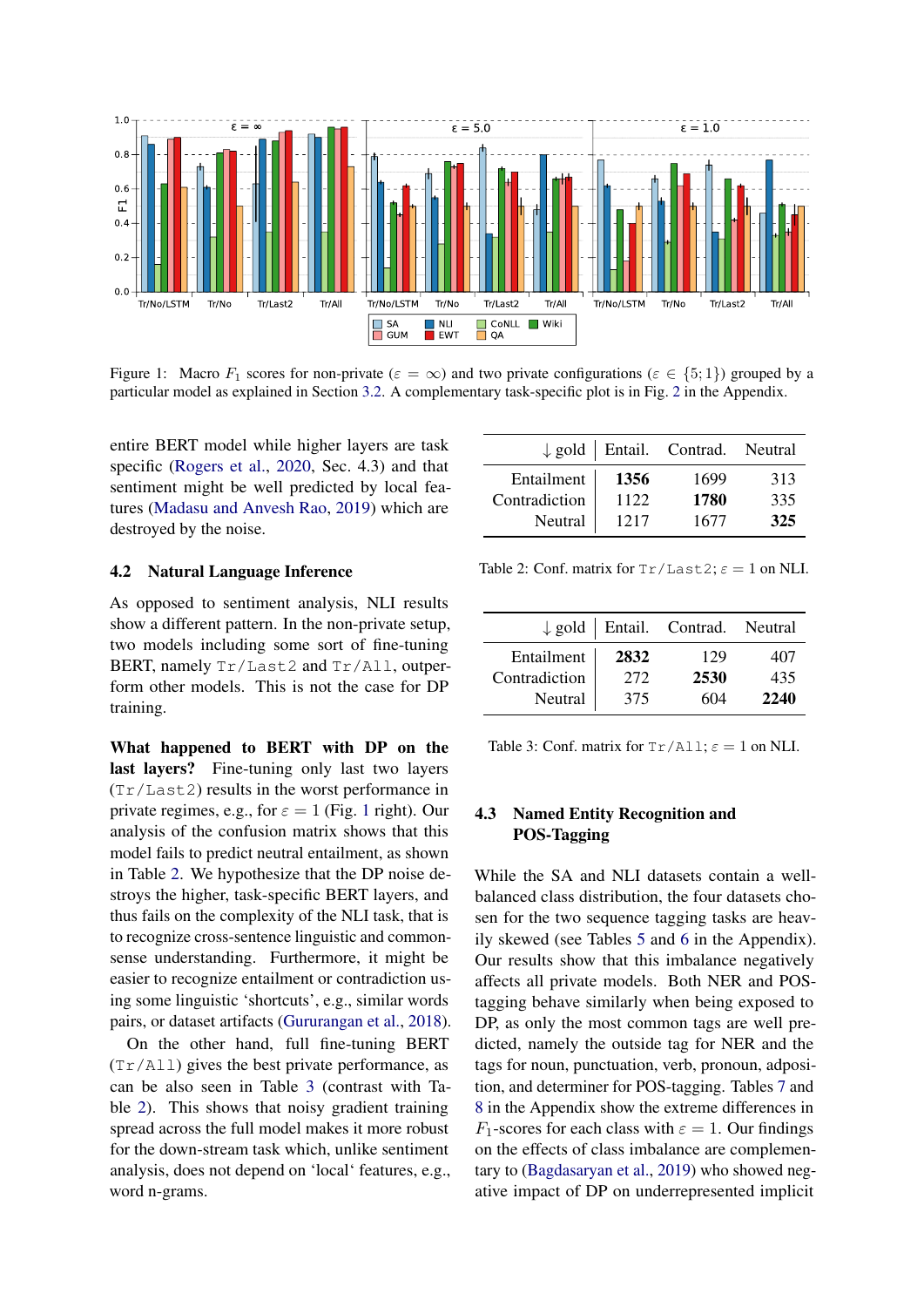sub-groups in the feature space.<sup>[2](#page-3-0)</sup>

Drawing conclusions using unsuitable metrics? While the average of all class  $F_1$ -scores (macro  $F_1$ -score) suffers from wrong predictions of underrepresented classes, accuracy remains unaffected. Therefore we suggest using macro  $F_1$  to evaluate differential private models which are trained on imbalanced datasets. The difference in accuracybased metric and macro  $F_1$  score explains the unintuitive invariance of NER to DP in [\(Jana and](#page-4-6) [Biemann,](#page-4-6) [2021\)](#page-4-6).

Non-private NER messes up prefix but DP fails on tag type. When closer observing NER, we show that without DP the model tends to correctly classify the type of tag (e.g. LOC, PER, ORG, MISC) but sometimes fails with the position (I, B prefix). This can be seen in the confusion matrix (Table [9](#page-7-0) in the Appendix), examples being 'I-LOC' is very often falsely classified as 'B-LOC' or 'I-PER' as 'B-PER'. The same pattern is present for 'I-ORG', and 'I-MISC'. However, when introducing DP affects the models' predictions even further as now additionally to the position the tag itself gets falsely predicted. To exemplify, 'I-MISC' is falsely predicted as B-LOC' 502 times and 'I-ORG' as 'B-LOC' 763 times, as can be seen in Table [10](#page-7-1) in the Appendix.

NER is majority-voting with meaningful  $\varepsilon$  already, turns random only with very low  $\varepsilon$ . As we sketched in the introduction, [Jana and Biemann](#page-4-6) [\(2021\)](#page-4-6) showed that a differential private BiLSTM trained on NER shows almost no difference in accuracy compared to the non-private model. However, our experiments show that even with  $\varepsilon = 1$  the model almost always predicts the outside tag, as can be seen in the confusion matrix in Table [11](#page-7-2) in the Appendix. As mentioned before, the accuracy does not shift much since the outside tag is the majority. Yet, the  $F_1$ -score more accurately evaluates the models, revealing the misclassifications (CoNLL accuracy:  $0.81$  vs.  $F_1$ :  $0.20$ ; Wikiann accuracy: 0.51 vs.  $F_1$ : 0.1).<sup>[3](#page-3-1)</sup> Even when choosing much smaller epsilons this behavior stays the same. We only were able to get worse results with an extremely low privacy budget  $\varepsilon = 0.00837$  which

renders the model just random (see Table [12](#page-8-0) in the Appendix).

# 4.4 Question Answering

Whereas models with more fine-tuned layers improve non-private predictions (Tr/No <  $Tr/Last2 < Tr/Al1$ ), with DP all models drop to 0.5  $F_1$ , no matter how strict the privacy is  $(\varepsilon = 1, 2, 5)$ . We thus analyzed the predictions and found that throughout all DP models almost all questions are predicted as *unanswerable*. Since 50% of the test set is labeled as such, this solution allows the model to reach a 0.5  $F_1$  score.<sup>[4](#page-3-2)</sup> This behavior mirrors the pattern observed in NER and POS-tagging as the model tries to find a majority class once it is exposed to higher levels of noise in the DP setting. Overall this task is relatively challenging, with many possible output classes in the span prediction process. We suggest future work to consider investigating SQuAD version 1.0, as there are no unanswerable questions.

# 4.5 Performance drop with stricter privacy

While a performance drop is unsurprising with decreasing  $\varepsilon$ , there is no consistent pattern among tasks and models (see Fig. [2](#page-6-0) in the Appendix). For instance, while the fully finetuned BERT model experiences a relatively large drop for sentiment analysis, its drop for NLI is almost negligible. The actual choice of the model should be therefore taken with a specific privacy requirement in mind.

# 5 Conclusion

We explored differentially-private training on seven down stream NLP datasets and found that (1) skewed class distribution, which is inherent to many NLP tasks, hurts performance with DP-SGD, (2) fine-tuning and thus noisifying different transformer's layers affects task-specific behavior so that no single approach generalizes over various tasks, unlike in a typical non-private setup, and (3) previous works have misinterpreted private NER due to an unsuitable evaluation metric. Future work should look into combining DP-SGD training with explainability of transformers to gain further insights.

<span id="page-3-0"></span> $2A$  fraction of Tweets using African-American English vs. the majority using standard American English in sentiment analysis

<span id="page-3-1"></span><sup>&</sup>lt;sup>3</sup>In the non-private setup, this discrepancy remains but it becomes obvious that a more complex model (e.g., BERT) solves the task better.

<span id="page-3-2"></span><sup>&</sup>lt;sup>4</sup>Here we used the official evaluation script for SQuAD 2.0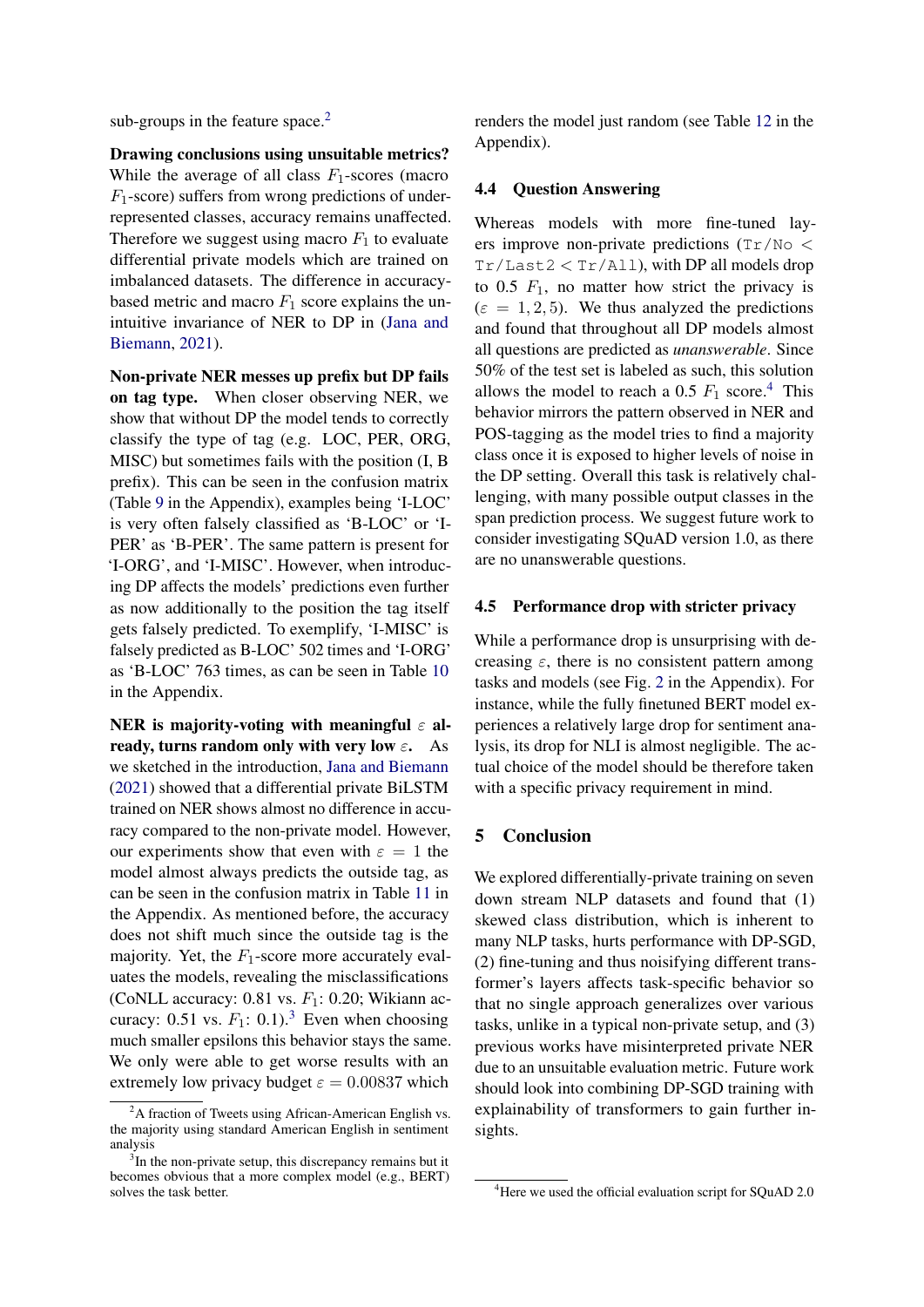# References

- <span id="page-4-3"></span>Martin Abadi, Andy Chu, Ian Goodfellow, H. Brendan McMahan, Ilya Mironov, Kunal Talwar, and Li Zhang. 2016. [Deep Learning with Differential](https://doi.org/10.1145/2976749.2978318) [Privacy.](https://doi.org/10.1145/2976749.2978318) In *Proceedings of the 2016 ACM SIGSAC Conference on Computer and Communications Security*, pages 308–318, Vienna, Austria. ACM.
- <span id="page-4-11"></span>Eugene Bagdasaryan, Omid Poursaeed, and Vitaly Shmatikov. 2019. Differential Privacy Has Disparate Impact on Model Accuracy. In *Advances in Neural Information Processing Systems 32*, pages 15479–15488, Vancouver, Canada. Curran Associates, Inc.
- <span id="page-4-13"></span>Samuel R. Bowman, Gabor Angeli, Christopher Potts, and Christopher D. Manning. 2015. [A large anno](https://doi.org/10.18653/v1/D15-1075)[tated corpus for learning natural language inference.](https://doi.org/10.18653/v1/D15-1075) In *Proceedings of the 2015 Conference on Empirical Methods in Natural Language Processing*, pages 632–642, Lisbon, Portugal. Association for Computational Linguistics.
- <span id="page-4-1"></span>Nicholas Carlini, Florian Tramer, Eric Wallace, Matthew Jagielski, Ariel Herbert-Voss, Katherine Lee, Adam Roberts, Tom Brown, Dawn Song, Ulfar Erlingsson, Alina Oprea, and Colin Raffel. 2020. [Extracting Training Data from Large Lan](http://arxiv.org/abs/2012.07805)[guage Models.](http://arxiv.org/abs/2012.07805) *arXiv preprint*.
- <span id="page-4-2"></span>Cynthia Dwork and Aaron Roth. 2013. [The Algorith](https://doi.org/10.1561/0400000042)[mic Foundations of Differential Privacy.](https://doi.org/10.1561/0400000042) *Foundations and Trends® in Theoretical Computer Science*, 9(3-4):211–407.
- <span id="page-4-15"></span>Yuwei Fang, Siqi Sun, Zhe Gan, Rohit Pillai, Shuohang Wang, and Jingjing Liu. 2020. [Hierarchical](https://doi.org/10.18653/v1/2020.emnlp-main.710) [Graph Network for Multi-hop Question Answering.](https://doi.org/10.18653/v1/2020.emnlp-main.710) In *Proceedings of the 2020 Conference on Empirical Methods in Natural Language Processing (EMNLP)*, pages 8823–8838, Online. Association for Computational Linguistics.
- <span id="page-4-17"></span>Suchin Gururangan, Swabha Swayamdipta, Omer Levy, Roy Schwartz, Samuel Bowman, and Noah A. Smith. 2018. [Annotation Artifacts in Natural Lan](https://doi.org/10.18653/v1/N18-2017)[guage Inference Data.](https://doi.org/10.18653/v1/N18-2017) In *Proceedings of the 2018 Conference of the North American Chapter of the Association for Computational Linguistics: Human Language Technologies, Volume 2 (Short Papers)*, pages 107–112, New Orleans, LA. Association for Computational Linguistics.
- <span id="page-4-8"></span>Ivan Habernal. 2021. [When differential privacy meets](https://aclanthology.org/2021.emnlp-main.114/) [NLP: The devil is in the detail.](https://aclanthology.org/2021.emnlp-main.114/) In *Proceedings of the 2021 Conference on Empirical Methods in Natural Language Processing*, pages 1522–1528, Punta Cana, Dominican Republic. Association for Computational Linguistics.
- <span id="page-4-5"></span>Shlomo Hoory, Amir Feder, Avichai Tendler, Sofia Erell, Alon Peled-Cohen, Itay Laish, Hootan Nakhost, Uri Stemmer, Ayelet Benjamini, Avinatan Hassidim, and Yossi Matias. 2021. [Learning and](https://aclanthology.org/2021.findings-emnlp.102)

[Evaluating a Differentially Private Pre-trained Lan](https://aclanthology.org/2021.findings-emnlp.102)[guage Model.](https://aclanthology.org/2021.findings-emnlp.102) In *Findings of the Association for Computational Linguistics: EMNLP 2021*, pages 1178–1189, Punta Cana, Dominican Republic. Association for Computational Linguistics.

- <span id="page-4-7"></span>Timour Igamberdiev and Ivan Habernal. 2021. [Privacy-](http://arxiv.org/abs/2102.09604)[Preserving Graph Convolutional Networks for Text](http://arxiv.org/abs/2102.09604) [Classification.](http://arxiv.org/abs/2102.09604) *arXiv preprint*.
- <span id="page-4-6"></span>Abhik Jana and Chris Biemann. 2021. An Investigation towards Differentially Private Sequence Tagging in a Federated Framework. In *Proceedings of the Third Workshop on Privacy in Natural Language Processing*, pages 30–35, Online. Association for Computational Linguistics.
- <span id="page-4-10"></span>Alistair EW Johnson, Tom J Pollard, Lu Shen, H Lehman Li-Wei, Mengling Feng, Mohammad Ghassemi, Benjamin Moody, Peter Szolovits, Leo Anthony Celi, and Roger G Mark. 2016. Mimiciii, a freely accessible critical care database. *Scientific data*, 3(1):1–9.
- <span id="page-4-9"></span>Gavin Kerrigan, Dylan Slack, and Jens Tuyls. 2020. [Differentially private language models benefit from](http://arxiv.org/abs/2009.05886) [public pre-training.](http://arxiv.org/abs/2009.05886) *CoRR*, abs/2009.05886.
- <span id="page-4-12"></span>Andrew L. Maas, Raymond E. Daly, Peter T. Pham, Dan Huang, Andrew Y. Ng, and Christopher Potts. 2011. [Learning word vectors for sentiment analy](https://aclanthology.org/P11-1015)[sis.](https://aclanthology.org/P11-1015) In *Proceedings of the 49th Annual Meeting of the Association for Computational Linguistics: Human Language Technologies*, pages 142–150, Portland, Oregon, USA. Association for Computational Linguistics.
- <span id="page-4-16"></span>Avinash Madasu and Vijjini Anvesh Rao. 2019. [Se](https://doi.org/10.18653/v1/D19-1567)[quential Learning of Convolutional Features for Ef](https://doi.org/10.18653/v1/D19-1567)[fective Text Classification.](https://doi.org/10.18653/v1/D19-1567) In *Proceedings of the 2019 Conference on Empirical Methods in Natural Language Processing and the 9th International Joint Conference on Natural Language Processing (EMNLP-IJCNLP)*, pages 5657–5666, Hong Kong, China. Association for Computational Linguistics.
- <span id="page-4-4"></span>H. Brendan McMahan, Daniel Ramage, Kunal Talwar, and Li Zhang. 2018. Learning Differentially Private Recurrent Language Models. In *Proceedings of the 6th International Conference on Learning Representations*, pages 1–14, Vancouver, BC, Canada.
- <span id="page-4-14"></span>Xiaoman Pan, Boliang Zhang, Jonathan May, Joel Nothman, Kevin Knight, and Heng Ji. 2017. [Cross](https://doi.org/10.18653/v1/P17-1178)[lingual Name Tagging and Linking for 282 Lan](https://doi.org/10.18653/v1/P17-1178)[guages.](https://doi.org/10.18653/v1/P17-1178) In *Proceedings of the 55th Annual Meeting of the Association for Computational Linguistics (Volume 1: Long Papers)*, pages 1946–1958, Vancouver, Canada. Association for Computational Linguistics.
- <span id="page-4-0"></span>Alec Radford, Jeffrey Wu, Rewon Child, David Luan, Dario Amodei, and Ilya Sutskever. 2019. Language Models are Unsupervised Multitask Learners. Technical report, OpenAI, San Francisco, California, USA.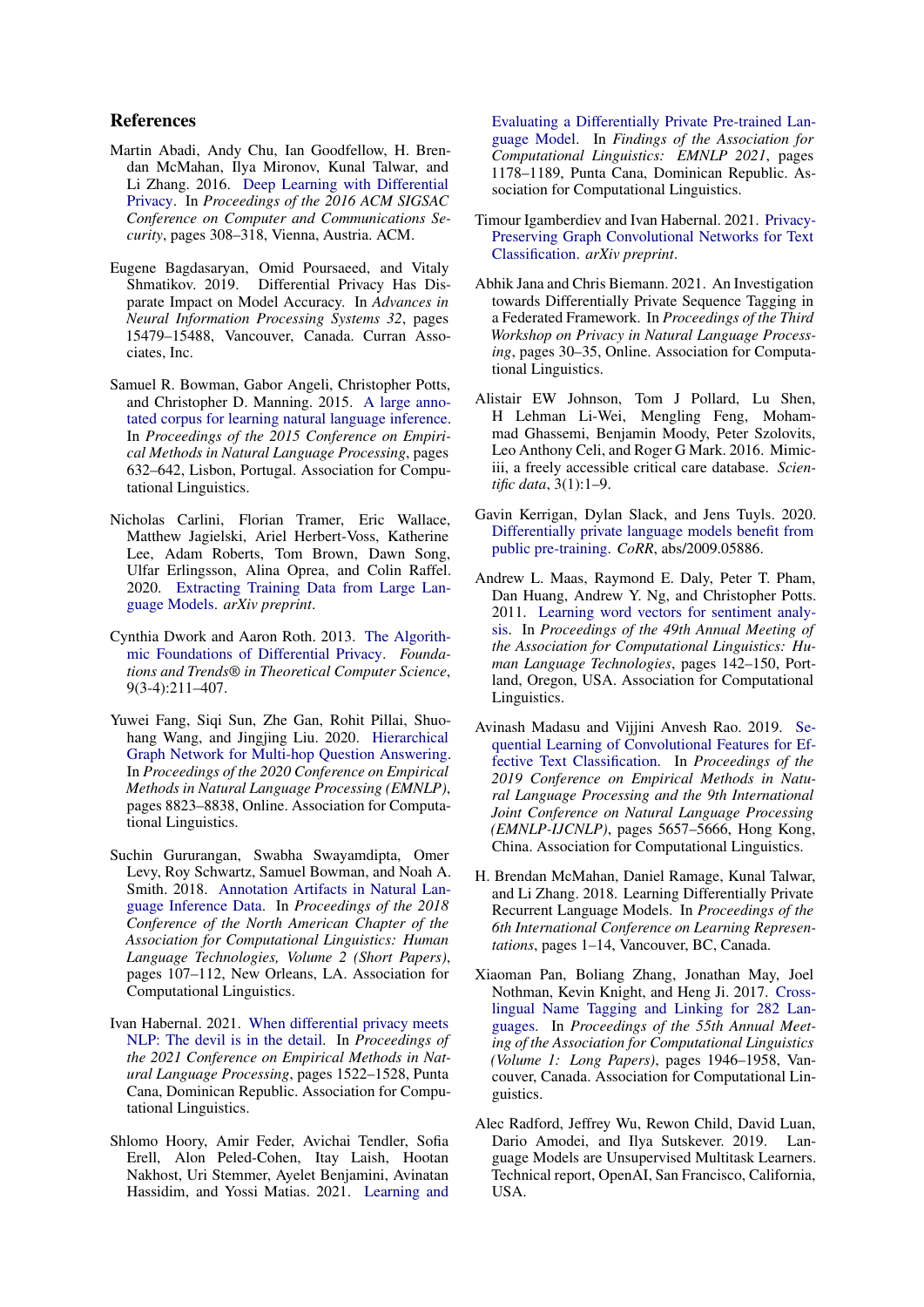- <span id="page-5-1"></span>Afshin Rahimi, Yuan Li, and Trevor Cohn. 2019. [Mas](https://doi.org/10.18653/v1/P19-1015)[sively Multilingual Transfer for NER.](https://doi.org/10.18653/v1/P19-1015) In *Proceedings of the 57th Annual Meeting of the Association for Computational Linguistics*, pages 151–164, Florence, Italy. Association for Computational Linguistics.
- <span id="page-5-4"></span>Pranav Rajpurkar, Robin Jia, and Percy Liang. 2018. [Know What You Don't Know: Unanswerable Ques](https://doi.org/10.18653/v1/P18-2124)[tions for SQuAD.](https://doi.org/10.18653/v1/P18-2124) In *Proceedings of the 56th Annual Meeting of the Association for Computational Linguistics (Volume 2: Short Papers)*, pages 784– 789, Melbourne, Australia. Association for Computational Linguistics.
- <span id="page-5-6"></span>Anna Rogers, Olga Kovaleva, and Anna Rumshisky. 2020. [A Primer in BERTology: What We Know](https://doi.org/10.1162/tacl_a_00349) [About How BERT Works.](https://doi.org/10.1162/tacl_a_00349) *Transactions of the Association for Computational Linguistics*, 8:842–866.
- <span id="page-5-3"></span>Natalia Silveira, Timothy Dozat, Marie Catherine De Marneffe, Samuel R. Bowman, Miriam Connor, John Bauer, and Christopher D. Manning. 2014. A gold standard dependency corpus for English. In *Proceedings of the Ninth International Conference on Language Resources and Evaluation (LREC'14)*, pages 2897–2904, Reykjavik, Iceland. European Language Resources Association (ELRA).
- <span id="page-5-0"></span>Erik F. Tjong Kim Sang and Fien De Meulder. 2003. [Introduction to the CoNLL-2003 Shared Task:](https://aclanthology.org/W03-0419) [Language-Independent Named Entity Recognition.](https://aclanthology.org/W03-0419) In *Proceedings of the Seventh Conference on Natural Language Learning at HLT-NAACL 2003*, pages 142–147.
- <span id="page-5-2"></span>Amir Zeldes. 2017. [The GUM corpus: creating mul](https://doi.org/10.1007/s10579-016-9343-x)[tilayer resources in the classroom.](https://doi.org/10.1007/s10579-016-9343-x) *Language Resources and Evaluation*, 51(3):581–612.

# A Hyperparametertuning and Privacy Settings

For each model, hyperparameter tuning is conducted, and learning rates in the range of 0.1 an 10−<sup>5</sup> are tested. The batch size is set to 32 unless differential privacy and finetuning prohibit such a large size due to memory consumption. If this is the case the batch size is reduced by a power of 2. As the *randomized response* (section 3.2 in [\(Dwork](#page-4-2) [and Roth,](#page-4-2) [2013\)](#page-4-2)) is considered good privacy and corresponds to having an epsilon of  $ln(3) \approx 1.1$ , we conduct our experiments with an epsilon of 1. Moreover, as this work aims to understand the behavior of differential privacy we additionally consider experiments with an epsilon of 2 and 5. To vary the degree of privacy applied to the model. Throughout all our experiments, we set the delta to  $10^{-5}$ .

To implement differential privacy, Opacus is used. To calculate the amount of noise that needs to be added to reach a certain level of  $(\epsilon, \delta)$ -differential privacy, Tensorflow Privacy is chosen.

# <span id="page-5-5"></span>B Detailed tables and figures

| $\downarrow$ gold | Neg              | Pos |
|-------------------|------------------|-----|
|                   | $Neg \mid 12497$ | 3   |
| Pos               | 12497            | Ζ.  |

Table 4: Confusion matrix for the fully fine-tuned BERT model  $Tr/\text{All}$  with  $\varepsilon = 1$  on sentiment analysis.

<span id="page-5-7"></span>

|              | GUM    |       | EWT    |       |
|--------------|--------|-------|--------|-------|
| dataset      | train  | test  | train  | test  |
| NOUN         | 17,873 | 2,942 | 34,781 | 4,132 |
| PUNCT        | 13,650 | 1,985 | 23,679 | 3,106 |
| VERB         | 10,957 | 1,647 | 23,081 | 2,655 |
| PRON         | 7,597  | 1,128 | 18,577 | 2,158 |
| ADP          | 10,237 | 1,698 | 17,638 | 2,018 |
| DET          | 8,334  | 1,347 | 16,285 | 1,896 |
| <b>PROPN</b> | 7,066  | 1,230 | 12,946 | 2,076 |
| ADJ          | 6,974  | 1,116 | 12,477 | 1,693 |
| <b>AUX</b>   | 4,791  | 719   | 12,343 | 1,495 |
| <b>ADV</b>   | 4,180  | 602   | 10,548 | 1,225 |
| <b>CCONJ</b> | 3,247  | 587   | 6,707  | 739   |
| PART         | 2,369  | 335   | 5,567  | 630   |
| NUM          | 2,096  | 333   | 3,999  | 536   |
| <b>SCONJ</b> | 2,095  | 251   | 3,843  | 387   |
| X            | 244    | 24    | 847    | 139   |
| INT.J        | 392    | 87    | 688    | 120   |
| SYM          | 156    | 35    | 599    | 92    |

Table 5: Distribution of all possible tags for POS-Tagging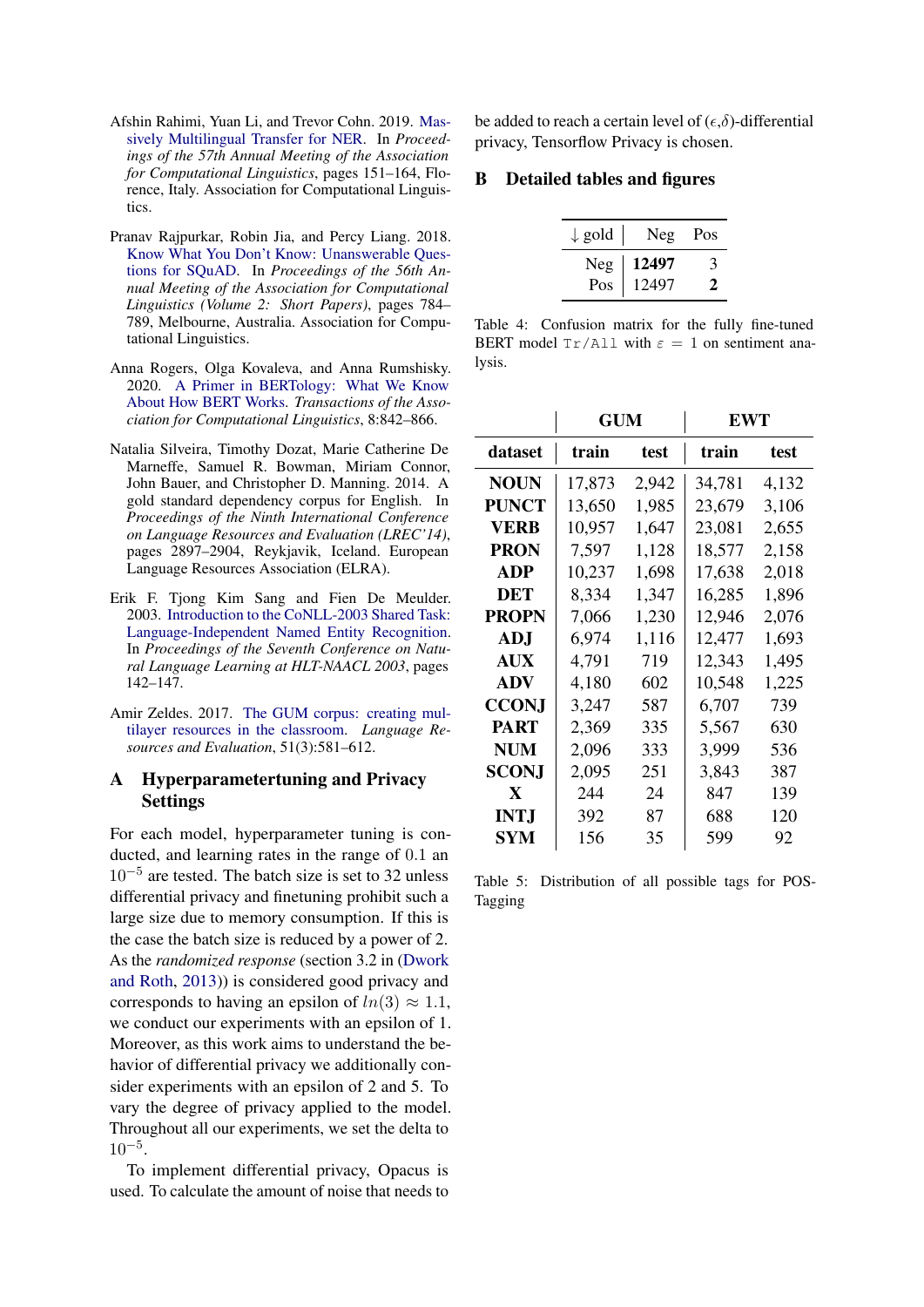<span id="page-6-0"></span>

Figure 2: Comparison of performances (macro  $F_1$  score) per dataset with varying privacy budget  $\varepsilon \in \{1, 2, 5, \infty\}$ on the  $x$ -axis (note the log scale).

<span id="page-6-1"></span>

|               |        | CoNLL'03 |        | Wikiann |
|---------------|--------|----------|--------|---------|
| dataset       | test   | train    | test   | train   |
| 0             | 38,554 | 170,524  | 42,879 | 85,665  |
| I-LOC         | 1,919  | 1,157    | 6,661  | 13,664  |
| <b>B-PER</b>  | 0      | 6,600    | 4,649  | 9,345   |
| <b>I-PER</b>  | 2,773  | 4,528    | 7,721  | 15,085  |
| I-ORG         | 2,491  | 3,704    | 11,825 | 23,668  |
| <b>I-MISC</b> | 909    | 1,155    |        |         |
| <b>B-MISC</b> | 9      | 3,438    |        |         |
| <b>B-LOC</b>  | 6      | 7,140    | 5,023  | 10,081  |
| <b>B-ORG</b>  | 5      | 6,321    | 4,974  | 9,910   |

Table 6: Distribution of all possible tags for NER

<span id="page-6-2"></span>

|               | CoNLL'03 | Wikiann |
|---------------|----------|---------|
| O             | 0.98     | 0.86    |
| I-LOC         | 0.00     | 0.46    |
| <b>B-PER</b>  | 0.00     | 0.69    |
| <b>LPER</b>   | 0.67     | 0.57    |
| <b>I-ORG</b>  | 0.01     | 0.54    |
| <b>I-MISC</b> | 0.00     |         |
| <b>B-MISC</b> | 0.00     |         |
| <b>B-LOC</b>  | 0.00     | 0.44    |
| <b>B-ORG</b>  | 0.00     | 0.14    |

<span id="page-6-3"></span>

|              | GUM  | <b>EWT</b> |
|--------------|------|------------|
| <b>NOUN</b>  | 0.66 | 0.62       |
| PUNCT        | 0.85 | 0.87       |
| VERB         | 0.64 | 0.72       |
| PRON         | 0.65 | 0.72       |
| <b>ADP</b>   | 0.73 | 0.80       |
| DET          | 0.81 | 0.83       |
| <b>PROPN</b> | 0.17 | 0.16       |
| <b>ADJ</b>   | 0.13 | 0.03       |
| <b>AUX</b>   | 0.41 | 0.69       |
| <b>ADV</b>   | 0.00 | 0.10       |
| <b>CCONJ</b> | 0.06 | 0.02       |
| <b>PART</b>  | 0.00 | 0.00       |
| <b>NUM</b>   | 0.00 | 0.00       |
| SCON.I       | 0.00 | 0.00       |
| X            | 0.00 | 0.00       |
| INT.J        | 0.00 | 0.00       |
| SYM          | 0.00 | 0.00       |

Table 8: F1-scores per class for POS-tagging using the fully fine-tuned BERT  $Tr/Al1$  and  $\varepsilon = 1$ . Highlighted rows achieve usable performance.

Table 7: F1-scores per class for NER using the fully fine-tuned BERT  $Tr/AL1$  and  $\varepsilon = 1$ . Except for the O tag (highlighted) and I-PER, no other class is predicted with sufficient performance on CoNLL.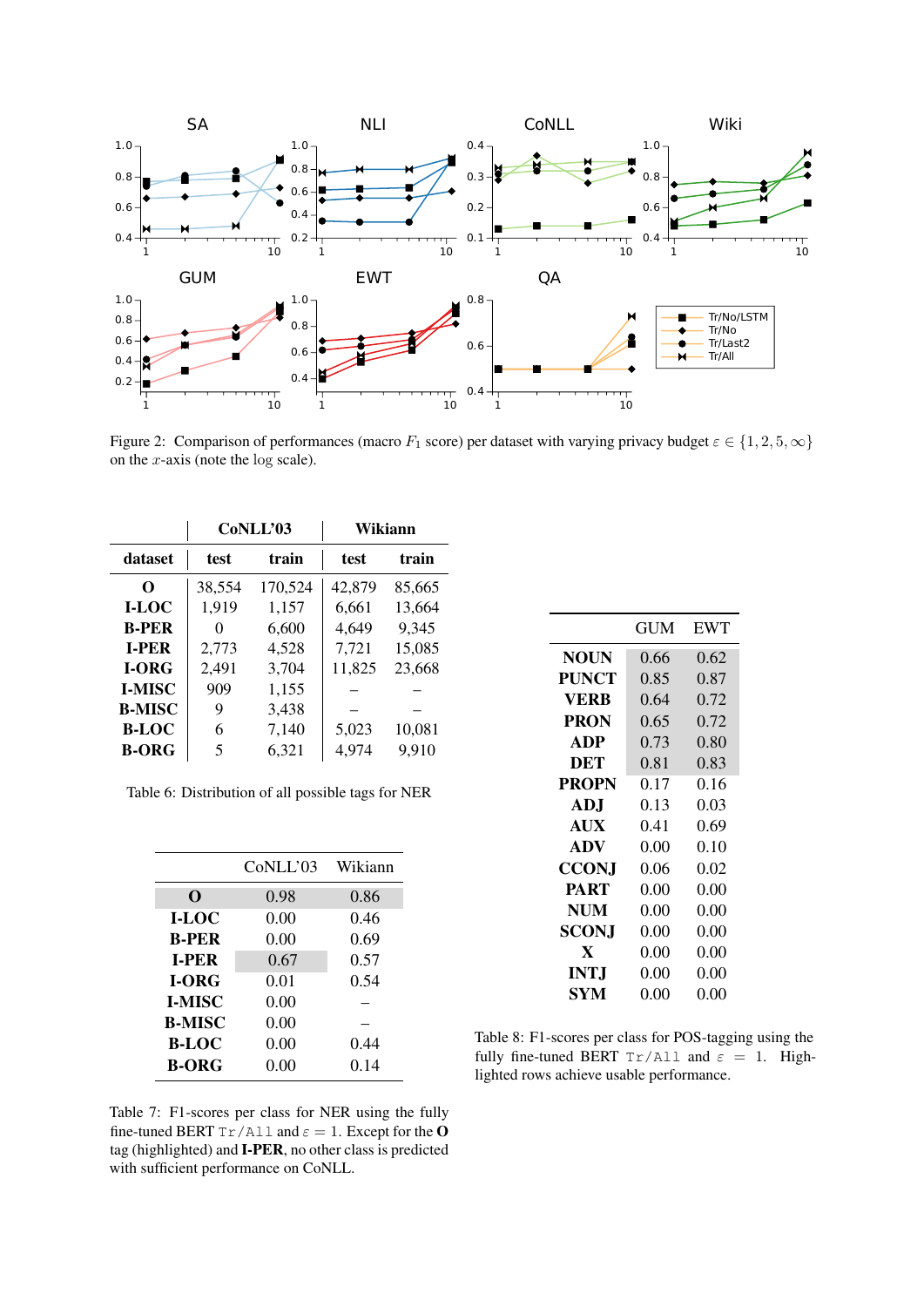<span id="page-7-0"></span>

| $\downarrow$ gold | $\Omega$ | B-PER | I-PER |      |               |      |     | B-ORG I-ORG B-LOC I-LOC B-MISC I-MISC |     |
|-------------------|----------|-------|-------|------|---------------|------|-----|---------------------------------------|-----|
| O                 | 38207    | 26    |       | 47   | 41            | 19   | Q   | 66                                    | 80  |
| <b>B-PER</b>      |          | 0     |       |      | 0             | 0    |     |                                       |     |
| I-PER             | 17       | 1556  | 1150  | 23   | 10            | 15   |     |                                       |     |
| <b>B-ORG</b>      | 0        | 0     |       |      |               | 0    |     |                                       |     |
| I-ORG             | 42       | 27    | 3     | 1514 | 767           | 53   | 29  | 42                                    | 14  |
| <b>B-LOC</b>      | 0        |       |       |      | $\mathcal{P}$ | 0    |     |                                       |     |
| I-LOC             | 22       |       |       | 49   | 12            | 1558 | 232 | 30                                    |     |
| <b>B-MISC</b>     |          |       |       |      |               | 0    |     |                                       |     |
| I-MISC            | 51       | O     |       | 32   | Q             | 23   |     | 594                                   | 183 |

Table 9: Confusion matrix for NER on CoNLL'03 for the fully-finetuned BERT model. It can be seen (highlighted) that the model sometimes falsely predicts the position of the tag. Yet, the tag itself is mostly correctly classified.

<span id="page-7-1"></span>

| $\downarrow$ gold | $\Omega$ | B-PER         | I-PER |      |               |      | B-ORG I-ORG B-LOC I-LOC B-MISC I-MISC |  |
|-------------------|----------|---------------|-------|------|---------------|------|---------------------------------------|--|
| O                 | 37540    | 61            | 38    | 149  | 0             | 304  |                                       |  |
| <b>B-PER</b>      |          | $\mathbf 0$   |       |      |               | 0    |                                       |  |
| I-PER             | 33       | 1057          | 1521  |      | $\mathcal{L}$ | 48   |                                       |  |
| <b>B-ORG</b>      | $\Omega$ |               |       |      |               |      |                                       |  |
| I-ORG             | 192      | 90            | 142   | 1157 | 9             | 763  |                                       |  |
| <b>B-LOC</b>      |          |               |       | っ    | ∩             |      |                                       |  |
| I-LOC             | 58       | 14            | 38    | 169  | 0             | 1577 |                                       |  |
| <b>B-MISC</b>     |          | $\mathcal{D}$ |       |      |               |      |                                       |  |
| <b>I-MISC</b>     | 178      | 21            | 14    | 110  | 0             | 502  |                                       |  |

Table 10: Confusion matrix for NER on CoNLL'03 for the fully-finetuned BERT model with DP ( $\varepsilon = 1$ ). It can be seen (highlighted) that the model sometimes falsely predicts the type of tag. The positional error is still present.

<span id="page-7-2"></span>

| $\downarrow$ gold | $\Omega$ |             |   |    | I-LOC B-PER I-PER I-ORG I-MISC B-MISC B-LOC B-ORG |  |
|-------------------|----------|-------------|---|----|---------------------------------------------------|--|
| O                 | 41021    | 52          | 6 | 32 |                                                   |  |
| I-LOC             | 1935     | $\mathbf 0$ |   |    |                                                   |  |
| <b>B-PER</b>      |          |             |   |    |                                                   |  |
| I-PER             | 2821     |             |   |    |                                                   |  |
| I-ORG             | 2524     |             |   |    |                                                   |  |
| I-MISC            | 1013     |             |   |    |                                                   |  |
| <b>B-MISC</b>     |          |             |   |    |                                                   |  |
| <b>B-LOC</b>      |          |             |   |    |                                                   |  |
| <b>B-ORG</b>      |          |             |   |    |                                                   |  |

Table 11: Confusion matrix for NER on CoNLL'03 for the BILSTM with DP ( $\varepsilon = 1$ ). It can be seen that this model only predicts the outside tag (highlighted).